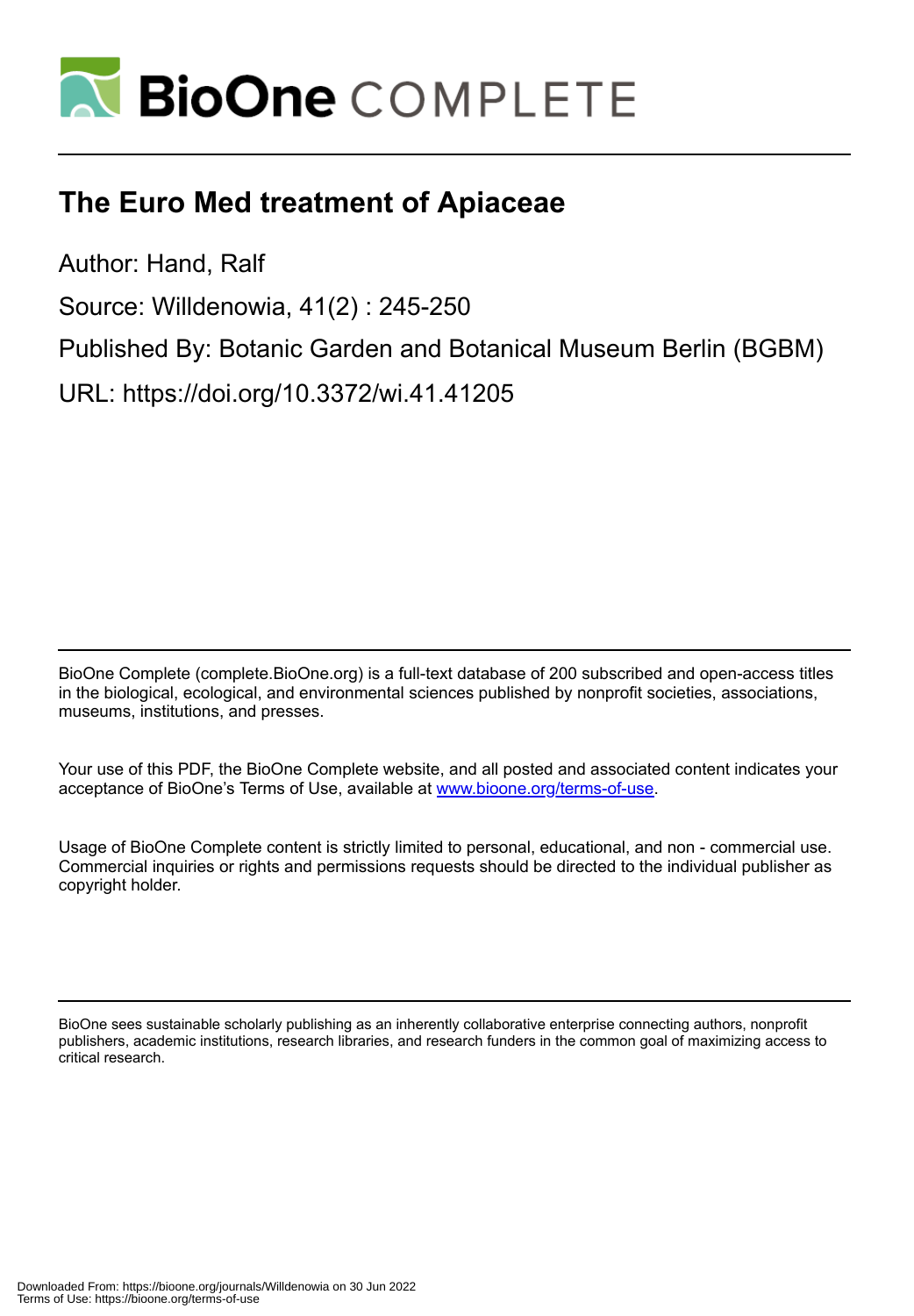Notulae ad floram euro-mediterraneam pertinentes No. 28

Ralf Hand

# **The Euro+Med treatment of** *Apiaceae*

#### **Abstract**

Hand R.: The Euro+Med treatment of *Apiaceae* [Notulae ad floram euro-mediterraneam pertinentes 28]. *–* Willdenowia 41: 245–250. December 2011. – Online ISSN 1868-6397; © 2011 BGBM Berlin-Dahlem. Stable URL: http://dx.doi.org/10.3372/wi.41.41205

A survey of *Apiaceae* genera accepted for the purpose of the Euro+Med Project is presented. As a consequence of shifts in circumscription of genera or reassessments of specific and subspecific taxa, combinations and new names that are required in the genera *Bubon, Cachrys, Dichoropetalum, Hellenocarum, Laserpitium, Selinum* and *Pastinaca*  are published.

Additional key words: *Umbelliferae,* taxonomy, Europe, Mediterranean area

Compiling a checklist of umbellifers occurring in Europe and the Mediterranean area (in the following referred to as the Euro+Med region) and assembling distributional data for the Euro+Med Plantbase (Hand 2011) proved to be a difficult task for several reasons. Compared to other families relatively rich in species, the data sources differ considerably. Modern treatments such as the encyclopedic monograph for France by Reduron (2007–08) are extremely helpful, but their scope is limited to small parts of the Euro+Med region. The family has not been dealt with in the Med-Checklist (Greuter & al. 1984–89; Greuter & Raab-Straube 2008) so far, and its treatment in Flora Europaea dates back to 1968 (Tutin 1968) while *Apiaceae* systematics have progressed considerably since then.

There has been much progress regarding the infrafamilial systematics of *Apiaceae*. Recently, Downie & al. (2010) have summarised the current state of knowledge and compiled the recent literature on *Apiaceae* systematics. The authors also hint at some uncertainties and open questions. It should be mentioned here that for reasons of consistency within the Euro+Med project, *Hydrocotyle* has been included into *Apiaceae* s.l. as was traditional. Recent results clearly show that the genus belongs to *Araliaceae* (see, e.g. Plunkett & al. 1997; Chandler & Plunkett 2004).

Compared to other larger families of vascular plants of the Euro+Med region the number of critical species and species groups is relatively low in the *Apiaceae*. There are only some notoriously critical taxa which are still in urgent need of an area-wide revision such as *Aethusa cynapium, Daucus carota, Pimpinella tragium* and *Seseli libanotis*. However, the most challenging task regarding *Apiaceae* is the generic treatment within the family. Fuelled by studies using molecular methods, some much disputed cases, several of them dating back to the 19th century, can now be solved. On the other hand, molecular studies have given rise to a certain instability. The reasons are manifold but not limited to *Apiaceae:* discordance between ITS and plastid data, incomplete sampling (often neglecting extra-European areas), poly- and paraphyletic taxa only partly understood, optional rather than absolutely necessary splitting of large genera, incongruences between morphology and molecular results

<sup>1</sup> Botanic Garden and Botanical Museum Berlin Dahlem, Freie Universität Berlin, Königin-Luise-Str. 6-8, 14195 Berlin, Germany; e-mail: r.hand@bgbm.org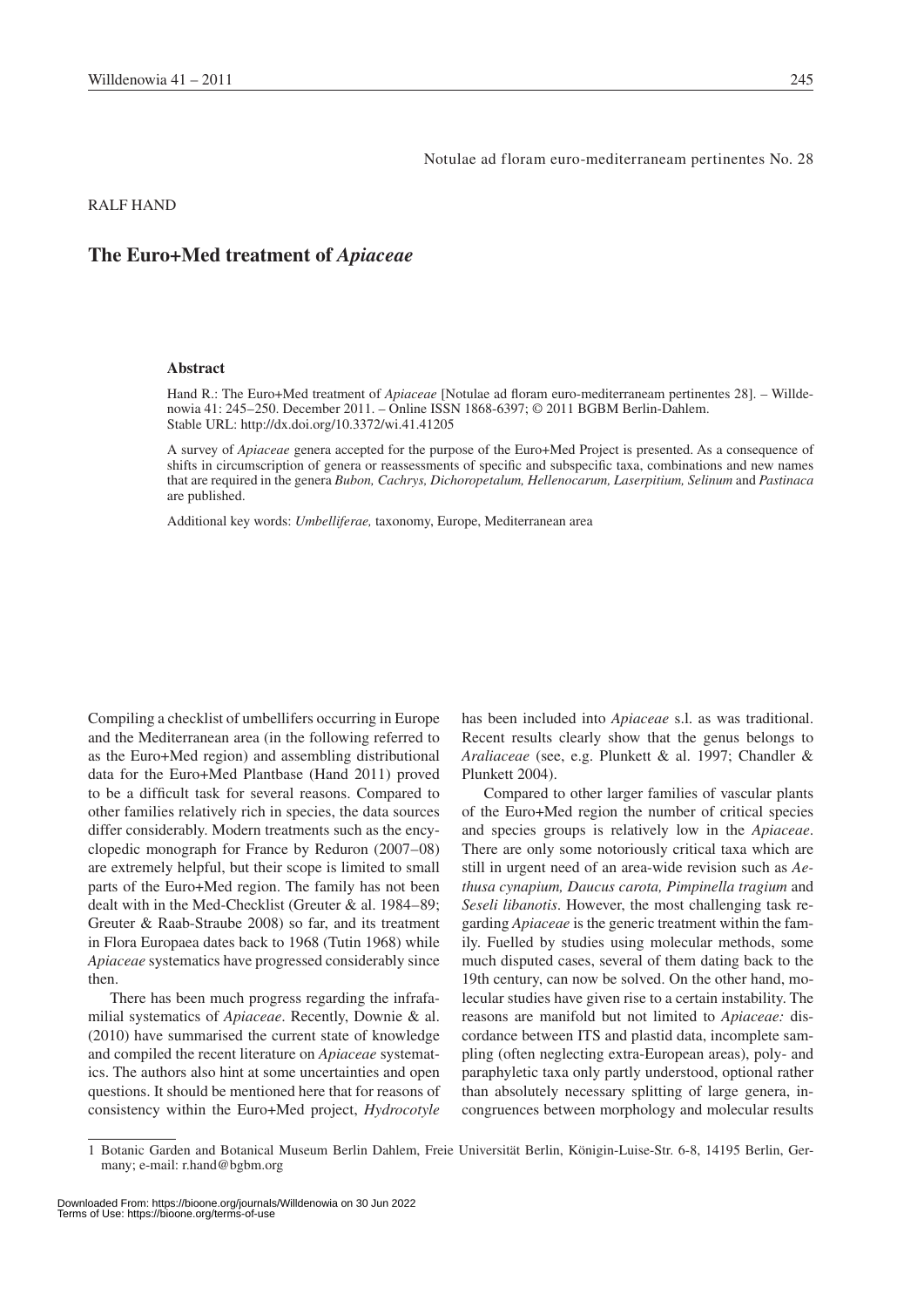and the like. Some examples are discussed in the commented cases below.

The accepted Euro+Med genera of *Apiaceae* are listed in Table 1. For the sake of clear arrangement only a selection of recently used generic synonyms are added. All synonyms are easily accessible in the online treatment of the family (Hand 2011). Some of the problematic genera are marked with an asterisk. These genera are the most promising candidates for changes in the years to come. They have been dealt with in recent publications but need further studies. In some cases a broader sampling of species outside Europe hopefully will lead to definite decisions concerning generic treatments. In other cases nomenclatural consequences are announced. For the time being, a moderately conservative approach is preferred. Generic changes have been adopted if the situation seems to be settled, e.g. in the case of resurrected *Helosciadium,* formerly included in *Apium*. It should be kept in mind that the Euro+Med Plantbase is designed as a dynamic, online database, which can easily integrate convincing new results in the future.

A concise characterisation of the Euro+Med Plantbase Project and its main purposes can be found in the introduction to the first notula (Greuter & al. 2003). Conventions and geographical standards used have been explained in detail by Greuter & Raab-Straube (2005).

Table 1. The Euro+Med genera of *Apiaceae:* accepted names (bold) and selected synonyms. – Bracketed names are of non-native taxa introduced in the Euro+Med area. Asterisks hint at those genera that are treated in a traditional, conservative way but whose phylogeny is not completely understood and where changes are to be expected.

| Actinolema               | <i><b>Chamaesciadium</b></i> | <b>Glochidotheca</b>        |
|--------------------------|------------------------------|-----------------------------|
| <b>Aegokeras</b>         | Chymsydia                    | $\equiv$ Turgeniopsis       |
| $\equiv$ Olymposciadium  | Cicuta                       | <b>Grafia</b>               |
| Aegopodium               | Conioselinum                 | <b>Grammosciadium</b>       |
| Aethusa                  | Conium                       | <b>Guillonea</b>            |
| <b>Agasyllis</b>         | Conopodium                   | Hacquetia                   |
| Ammi                     | Coriandrum                   | Hellenocarum                |
| $= Visnaga$              | <b>Crenosciadium</b>         | Helosciadium                |
| <b>Ammiopsis</b>         | Crithmum                     | <b>Heptaptera</b>           |
| <b>Ammodaucus</b>        | Cryptotaenia*                | Heracleum*                  |
| <b>Ammoides</b>          | Cuminum                      | <b>Hladnikia</b>            |
| Anethum                  | [Cyclospermum]               | Hohenackeria*               |
| Angelica                 | Cymbocarpum                  | <b>Horstrissea</b>          |
| $= Epikeros$             | Daucus*                      | <b>Hydrocotyle</b>          |
| $= Ostericum$            | <b>Dethawia</b>              | <b>Johrenia</b>             |
| Anisosciadium            | <b>Deverra</b>               | <b>Krubera</b>              |
| <i><b>Anthriscus</b></i> | $= Pituranthos$              | $= Capnophyllum$ typo excl. |
| Aphanopleura             | Dichoropetalum               | Kundmannia                  |
| Apium                    | $= Holandrea$                | Lagoecia                    |
| <b>Artedia</b>           | $=$ Johreniopsis             | Laser                       |
| <b>Astomaea</b>          | Diplotaenia                  | Laserpitium                 |
| <i><b>Astrantia</b></i>  | <b>Distichoselinum</b>       | Lecokia                     |
| <b>Astrodaucus</b>       | <b>Dorema</b>                | Levisticum                  |
| <b>Astydamia</b>         | <b>Drusa</b>                 | Ligusticum*                 |
| Athamanta*               | <b>Ducrosia</b>              | $= Arafoe$                  |
| $= Portenschlagiella$    | <i>Echinophora</i>           | $=$ Coristospermum          |
| $=$ Tinguarra            | <b>Ekimia</b>                | $= Macrosciadium$           |
| Aulacospermum            | <b>Elaeoselinum</b>          | = Mutellina                 |
| <b>Berula</b>            | <i>Elaeosticta</i>           | $=$ Pachypleurum            |
| <b>Bifora</b>            | Eleutherospermum             | = Tamamschjanella           |
| <b>Bonannia</b>          | $=$ Tamamschjania            | [Lilaeopsis]                |
| [Bowlesia]               | <i>Endressia</i>             | Lisaea                      |
| <b>Bubon</b>             | <b>Eremodaucus</b>           | <b>Magydaris</b>            |
| Bunium*                  | Eriosynaphe                  | Malabaila*                  |
| Bupleurum*               | Eryngium                     | $= Leiotulus$               |
| Cachrys                  | <b>Exoacantha</b>            | Mandenovia*                 |
| $= Bilacunaria$          | <b>Falcaria</b>              | <b>Margotia</b>             |
| $=$ Hippomarathrum       | Ferula                       | Melanoselinum*              |
| <b>Caropsis</b>          | Ferulago                     | Meum                        |
| $Carum*$                 | <b>Foeniculum</b>            | <b>Microsciadium</b>        |
| Caucalis                 | Froriepia                    | Molopospermum               |
| Cenolophium              | <i><b>Fuernrohria</b></i>    | Monizia*                    |
| [Centella]               | Geocaryum                    | <b>Myrrhis</b>              |
| Chaerophyllum            | $= Huetia$                   | Naufraga                    |
| = Physocaulis            | <b>Glaucosciadium</b>        | Neocryptodiscus             |
|                          |                              |                             |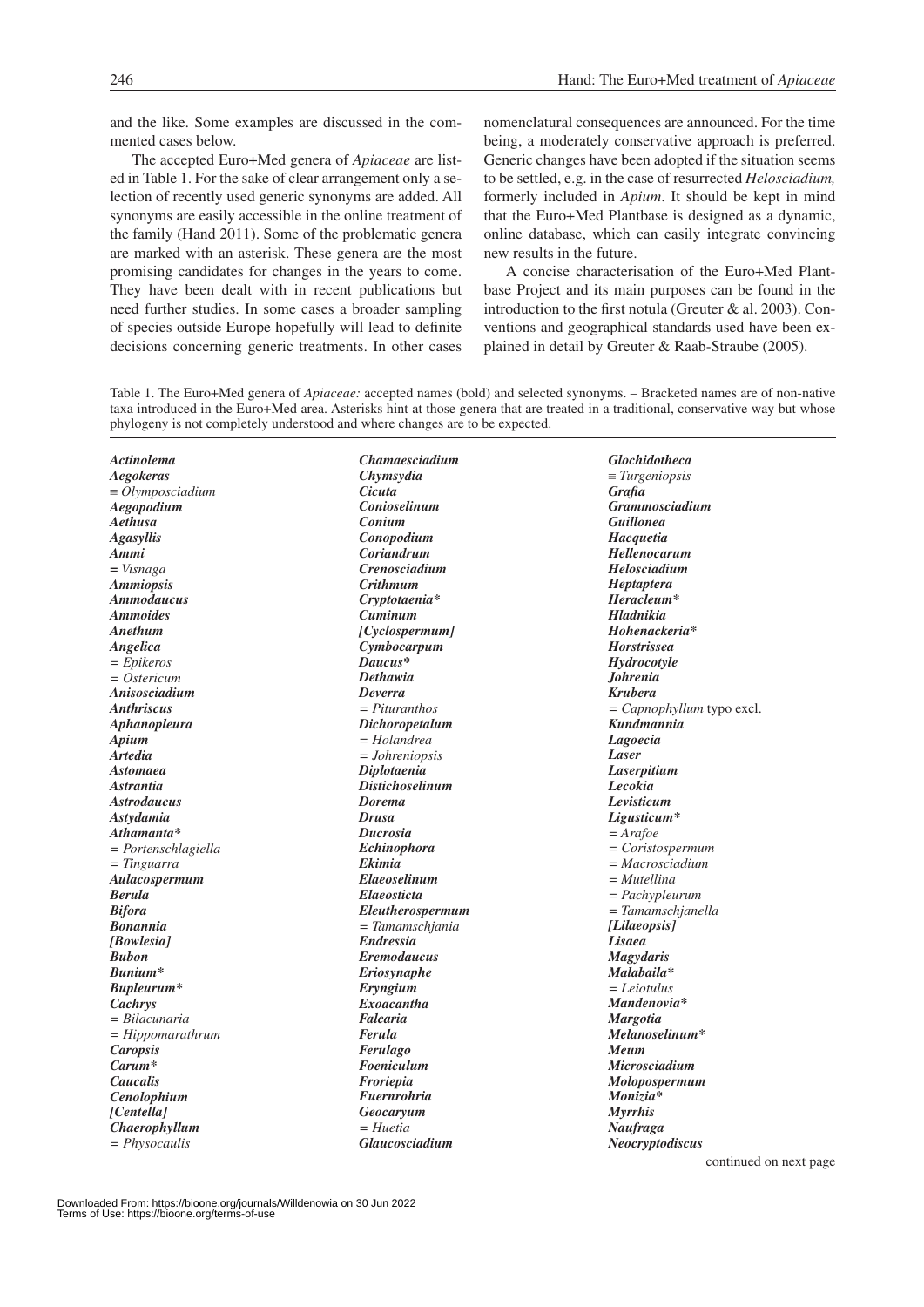#### Table 1 continued from preceding page

| <b>Oenanthe</b>            | Polylophium                         | <i><b>Smyrniopsis</b></i>    |
|----------------------------|-------------------------------------|------------------------------|
| <b>Oliveria</b>            | <b>Postiella</b>                    | Smyrnium                     |
| <i><b>Opopanax</b></i>     | <b>Prangos</b>                      | [Sphallerocarpus]            |
| <i>Orlaya</i>              | <b>Psammogeton</b>                  | <i>Stefanoffia</i>           |
| <i><b>Ormosciadium</b></i> | Pseudopimpinella                    | <i><b>Stenotaenia</b></i>    |
| <b>Osmorhiza</b>           | Pseudoridolfia                      | <b>Stoibrax</b>              |
| Pachyctenium               | Pseudorlaya*                        | Symphyoloma*                 |
| Palimbia                   | <b>Ptychotis</b>                    | <i>Szovitsia</i>             |
| Pastinaca*                 | Pycnocycla                          | <b>Thamnosciadium</b>        |
| $=$ Dumaniana              | <b>Rhabdosciadium</b>               | $= Sclerochorton$ typo excl. |
| Petagnaea                  | <b>Ridolfia</b>                     | <b>Thapsia</b>               |
| Petroedmondia              | Rouya                               | <b>Thecocarpus</b>           |
| Petroselinum               | <b>Rutheopsis</b>                   | <b>Todaroa</b>               |
| Peucedanum*                | <i>Sanicula</i>                     | <b>Tordylium</b>             |
| $= Cervaria$               | <b>Scaligeria</b>                   | $= A$ <i>insworthia</i>      |
| $= Imperatoria$            | <b>Scandix</b>                      | $= S$ <i>ynelcosciadium</i>  |
| $= Oreoselinum$            | <i><u><b>Sclerosciadium</b></u></i> | <b>Torilis</b>               |
| $= Preroselinum$           | Selinum <sup>*</sup>                | <b>Trachydium</b>            |
| $= Taeniopetalum$          | = Cnidiocarpa                       | $= Pseudotrachy dium$        |
| $=$ Thysselinum            | $= Cn$ idium                        | <b>Trachyspermum</b>         |
| $= Tommasinia$             | = Kadenia                           | Trigonosciadium*             |
| $= Xanthoselinum$          | = Katapsuxis                        | <b>Trinia</b>                |
| Phlojodicarpus             | Seseli*                             | <b>Trochiscanthes</b>        |
| Physospermum               | $=Libanotis$                        | <b>Turgenia</b>              |
| Pimpinella                 | <b>Silaum</b>                       | <b>Xatartia</b>              |
| $= Alhovia$                | <b>Sison</b>                        | <b>Zeravschania</b>          |
| Pleurospermum              | <b>Sium</b>                         | Zosima                       |

#### **Comments**

#### *Athamanta* L.

The phylogenetic position of all taxa traditionally treated as members of the genus *Athamanta* has not been fully understood. *A. della-cellae* Asch. & Barbey seems to be closely related to *Daucus* L. and its relatives, but this problem needs further clarification (Downie & al. 2000). Segregation of *Tinguarra* Parl. is rather optional than necessary; it is classified as section following the treatment by Spalik & al. (2001). *A. macedonica* (L.) Spreng. and its relatives from the Balkan peninsula are not related to *Athamanta* s.str. (Downie & al. 2000). Consequently, the Linnaean genus *Bubon* L. was restored by the latter authors who validated two names at subspecific rank. Hartvig (1986: 686–689) treated them as clearly defined species; intermediates seem to be very rare. This conception is followed here and two names need to be validated:

*Bubon albanicum* (Alston & Sandwith) Hand, **comb. nov.** ≡ *Athamanta albanica* Alston & Sandwith in J. Bot. 78: 193. 1940 ≡ *Bubon macedonicum* subsp. *albanicum* (Alston & Sandwith) Spalik & S. R. Downie in Amer. J. Bot. 87: 91. 2000.

*Bubon arachnoideum* (Boiss. & Orph.) Hand, **comb. nov.** ≡ *Athamanta arachnoidea* Boiss. & Orph. in Boissier, Fl. Orient., Suppl.: 262. 1888 ≡ *Bubon macedonicum* subsp. *arachnoideum* (Boiss. & Orph.) Spalik & S. R. Downie in Amer. J. Bot. 87: 91. 2000.

The relationship between *Cachrys* and *Bilacunaria* is one of several examples indicating that splitting of segregate genera is optional. *Bilacunaria* was segregated on the basis of morphological studies (Pimenov & Tichomirov 1983). A lumping of both genera is not necessarily refuted by molecular studies (Ajani & al. 2008). The placement of genera such as *Neocryptodiscus* Hedge & Lamond has obviously not been studied yet. According to the arguments of Ajani & al. (2008), two further species currently recognised in *Bilacunaria* are transferred here to *Cachrys* s.l.: *Cachrys aksekiensis* (A. Duran & B. Doğan) Hand, **comb. nov.** ≡ *Bilacunaria aksekiensis* A. Duran & B.

*Cachrys* L. (incl. *Bilacunaria* Pimenov & V. N. Tikhom.)

*Cachrys boissieri* (Boiss.) Hand, **comb. nov.** ≡ *Hippomarathrum boissieri* Boiss., Fl. Orient. 2: 933. 1872 ≡ *Bilacunaria boissieri* (Boiss.) Pimenov & V. N. Tikhom. in Feddes Repert. 94: 152. 1983.

#### *Dichoropetalum* Fenzl / *Peucedanum* L.

Doğan in Ann. Bot. Fenn. 48: 362. 2011.

The splitting of satellite genera from *Peucedanum* sensu latissimo, among them *Cervaria* Wolf, *Holandrea* Reduron & al., *Imperatoria* L., *Oreoselinum* Hill, *Pteroselinum* (Rchb.) Rchb., *Thysselinum* Hoffm., *Tommasinia* Bertol. and *Xanthoselinum* Schur, has been advo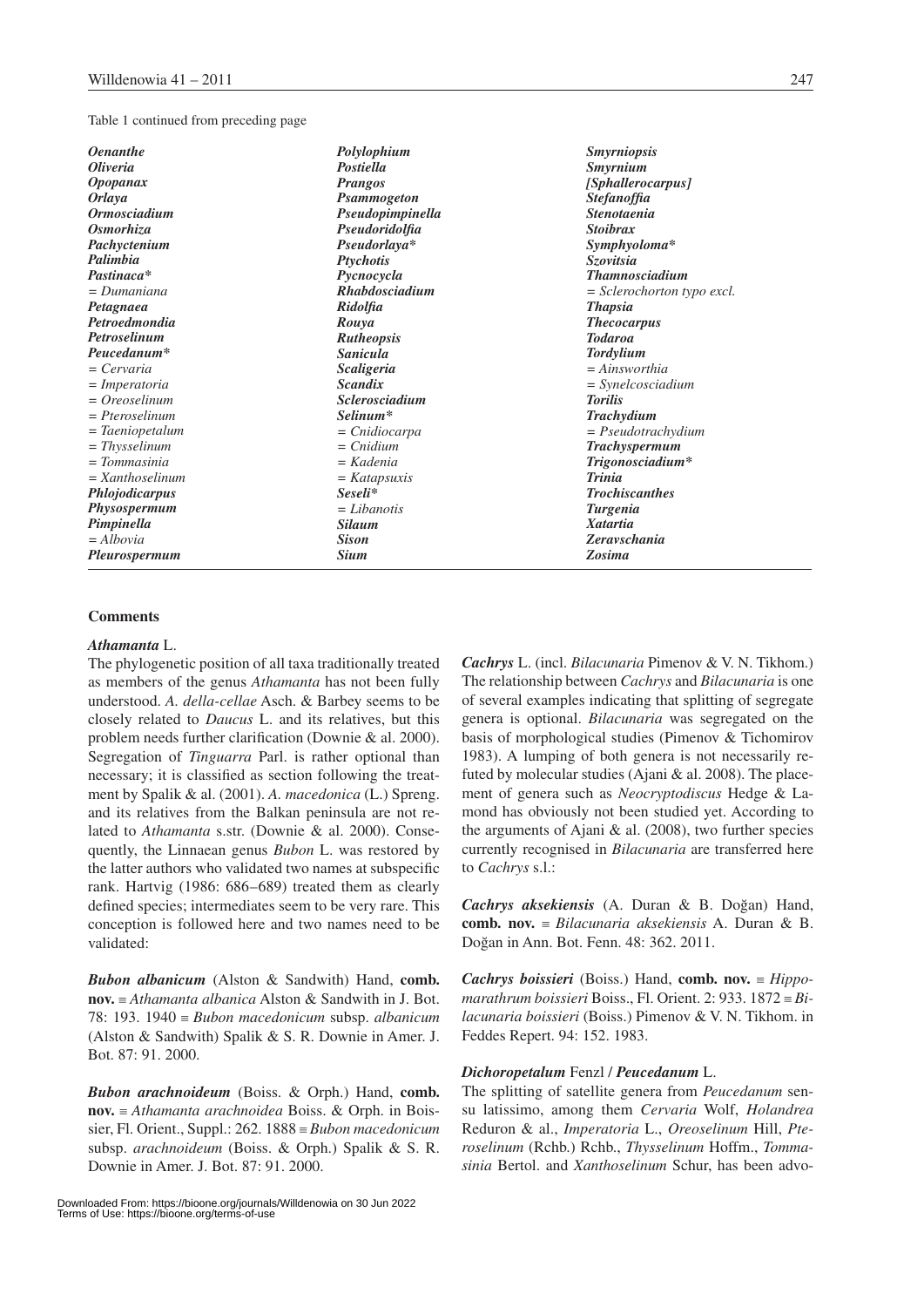cated by several working groups (see, e.g. Spalik & al. 2004). It is only partially supported by character patterns such as immunochemistry of seed storage proteins (see Shneyer & al. 2003 also for general discussion). Opinion among authors of recently published floras and checklists for European countries is much divided. Some, e.g. Stace  $(2010)$  and Conti & al.  $(2007)$ , follow the splitters, some not, e.g. Buttler & Hand (2008) and Fröberg (2010). The latter author summarises as follows: "However, such a division still seems premature, since data are lacking for several other segregates of *Peucedanum*. Furthermore, some of the segregate genera are located in the same clade as *Peucedanum* s.str. […], and could be treated as one monophyletic genus". Even a compromise solution by segregating *Cervaria* only (Fischer & al. 2008) is disputable. Its placement is ambiguous and depends on the phylogenetic method used (Spalik & al. 2004). Enigmatic taxa such as *P. nebrodense* (Guss.) Nyman are currently under consideration (Brullo & al., in press). The placement of *Chymsydia* Albov and *Endressia* J. Gay which are nested in *Peucedanum* s.l. needs further studies.

There seems to be only one group of taxa within *Peucedanum* in the traditional wide sense which is only distantly related to the rest of the peucedanoid assemblage. For this group of taxa the old name *Holandrea* has been propagated but after having required a broader sampling of related species, the genus name *Dichoropetalum* has been revitalized (Pimenov & al. 2007); the authors corroborate its segregation and provide a monographic treatment of the taxon. The placement of *P. caucasicum* (M. Bieb.) K. Koch is controversial (see Shneyer & al. 2003, Spalik & al. 2004); it may be a member of *Dichoropetalum* but more data are required to confirm this position. Two taxa recently described under *Peucedanum* but showing a combination of characters typical for *Dichoropetalum* as defined by Pimenov & al. (2007: 476–477) need to be transferred to the latter genus:

*Dichoropetalum kittaniae* (Yıld.) Hand, **comb. nov.**  ≡ *Peucedanum kittaniae* Yıld. in Ot Sist. Bot. Dergisi 17(2): 7. 2010.

*Dichoropetalum kyriakae* (Hadjik. & Alziar) Hand & Hadjik., **comb. nov.** ≡ *Peucedanum kyriakae* Hadjik. & Alziar in Biocosme Mésogéen 22: 177. 2006.

#### *Hellenocarum* H. Wolff

*Carum* L. is among the polyphyletic genera that are not fully understood. However, the long-term controversial segregate *Hellenocarum* is not closely related to the *Carum* core group (including the generic type) and should be resurrected (Papini & al. 2007). *C. heldreichii* Boiss. is also not closely related to "true" *Carum* (Degtjareva & al. 2009); it needs further investigation.

Tan (in Tan & Sorger 1986) ranked *Hellenocarum multiflorum* (Sm.) H. Wolff and *H. strictum* as subspecies but without any discussion. Hartvig's (1986) treatment of both taxa as species is more convincing and followed here:

*Hellenocarum strictum* (Griseb.) Hand, **comb. nov.**  ≡ *Bunium strictum* Griseb., Spic. Fl. Rumel. 1: 344. 1843 ≡ *Hellenocarum multiflorum* subsp. *strictum* (Griseb.) Kit Tan in Pl. Syst. Evol. 154: 121. 1986.

# *Heracleum* L. / *Mandenovia* Alava / *Symphyoloma* C. A. Mey.

The enigmatic monotypic Caucausian genera *Mandenovia* and *Symphyoloma* proved to be nested within *Heracleum* according to molecular studies by Logacheva & al. (2008). No nomenclatural changes have been proposed so far. A paraphyletic genus *Heracleum* is accepted for the time being. A synonymisation of *H. marashicum* Kit Tan & Yıldız with *Malabaila secacul* (Mill.) Boiss. seems reasonable. According to Logacheva & al. (2008) it is "slightly differing only in the number of umbel rays".

#### *Laserpitium* L.

Two names of Iberian *Laserpitium* taxa have not been validly published: *L. latifolium* subsp. *merinoi* [P. Monts.], and *L. nestleri* subsp. *flabellatum,* because the herbarium where the holotypes are kept have not been mentioned (Art. 37.7. ICBN). The former case is still under consideration, the latter name is published here:

*Laserpitium nestleri* subsp. *flabellatum* [P. Monts. in Collect. Bot. (Barcelona) 26: 55. 2003, nom. inval. ex] P. Monts., **subsp. nov.** – Holotype: [Spain] "Jaca, Monte Oroel (Espagne, prov. Huesca) […] alt. 1120–1130 m", 25.7.1999, *P. Montserrat in 'Soc. Echange Pl. Vasc. Eur. Bassin Méd. 28: no 19299'* (JACA 74599).

#### *Ligusticum* L. / *Selinum* L.

*Ligusticum* and *Selinum* are certainly among the most problematic *Apiaceae* genera occurring in the Euro-Mediterranean area as regards the generic treatment. Analyses have clearly confirmed the extreme polyphyly of the *Ligusticum* alliance, incl. *Selinum* s.l., in the previously proposed interpretation (Valiejo-Roman & al. 2006). Nuclear ITS sequence variation is considerably discordant with morphology; it is also concluded that "ITS sequence" data cannot be a universal key" (Valiejo-Roman & al. 2006). To sum up there are currently more open questions than convincing solutions; even segregation of taxa such as *Cnidiocarpa* Pimenov (2005), which obviously is very close to the *Selinum* core group (see Valiejo-Roman & al. 2006), seems premature. In their Flora of China treatment, Pu & Watson (2005) summarise that a general consensus has yet to be reached; they prefer a conservative, traditional classification with the knowledge that *Ligusticum* in the broad sense is an artificial assemblage. This approach is followed here for *Ligusticum* and *Selinum* in an even wider treatment. Taking into consideration the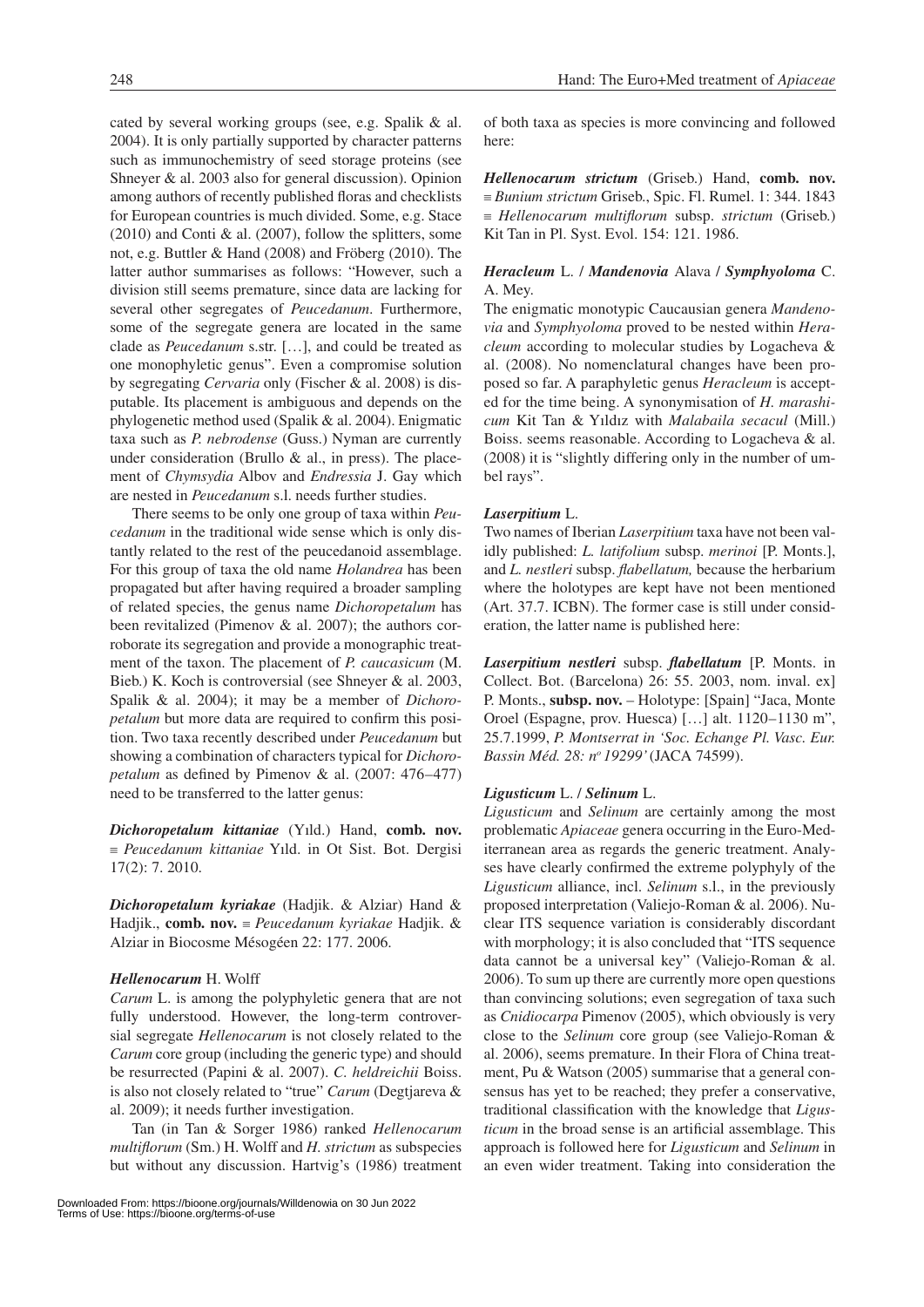current phylogenetic knowledge (see, e.g. Valiejo-Roman & al. 2006) and the available morphological revisions of *Cnidiocarpa* and *Cnidium* Cusson (Leute 1971; Pimenov 2005), four taxa have to be transferred to *Selinum* s.l.; in one case a nomen novum is needed:

*Selinum alatum* (M. Bieb.) Hand, **comb. nov.** ≡ *Athamanta alata* M. Bieb., Fl. Taur.-Caucas. 1: 214. 1808 ≡ *Cnidiocarpa alata* (M. Bieb.) Pimenov & Kljuykov in Bot. Zhurn. 95: 71. 2010.

*Selinum mandenovae* (Gagnidze) Hand, **comb. nov.** ≡ *Cnidium mandenovae* Gagnidze in Zametki Sist. Geogr. Rast. 37: 26. 1981.

*Selinum physospermifolium* (Albov) Hand, **comb. nov.** ≡ *Ligusticum physospermifolium* Albov in Trudy Tiflissk. Bot. Sada 1: 109. 1895 ≡ *Cnidiocarpa physospermifolia* (Albov) Pimenov in Bot. Zhurn. 90: 254. 2005.

*Selinum ponticum* Hand, **nom. nov.** ≡ *Cnidium coniifolium* Boiss. in Ann. Sci. Nat., Bot., ser. 3, 1: 299. 1844 ≡ *Selinum coniifolium* (Boiss.) Leute in Ann. Naturhist. Mus. Wien 74: 508. 1971, non (DC.) Benth. in Bentham & Hooker, Gen. Pl. 1: 914. 1867 [≡ *Ligusticum coniifolium* DC., Prodr. 4: 158. 1830].

*Selinum rhodopetalum* (Pimenov & Kljuykov) Hand, **comb. nov.** ≡ *Cnidiocarpa rhodopetala* Pimenov & Kljuykov in Bot. Zhurn. 95: 71. 2010.

# *Malabaila* Hoffm. / *Pastinaca* L. (incl. *Dumaniana* Yıld. & B. Selvi)

Problems concerning the generic delimitations of the mentioned *Tordylieae* genera have been summarised by Pimenov & Ostroumova (1994). Based on carpological studies the authors rearranged *Pastinaca* and resurrected the genus *Leiotulus,* a genus "intermediate between *Pastinaca* […] and *Zosima*". But this generic treatment is not corroborated by molecular results (Logacheva & al. 2008). *Pastinaca, Leitotulus* Ehrenb. (sensu Pimenov & Ostroumova 1994) and *Trigonosciadium* Boiss. form an aggregation with an obviously much more complicated phylogenetic history, which is in urgent need for more research. Already Menemen & Jury (2001) provided some critical discussion on the generic treatment proposed earlier but refrained from nomenclatural changes. It would not come as a surprise if *Leiotulus, Malabaila, Pastinaca* and *Trigonosciadium* would finally end up in a very broad interpretation of *Pastinaca*. *Dumaniana,* a recently proposed segregate of *Pastinaca* (Yıldırımlı & Selvi 2006), has not been listed as accepted genus by Downie & al. (2010); it needs further corroboration by molecular studies. For the time being this segregate is included in *Pastinaca* and one new name needs to be published:

*Pastinaca gelendostensis* (Yıld. & B. Selvi) Hand, **comb. nov.** ≡ *Dumaniana gelendostensis* Yıld. & B. Selvi in Ot Sist. Bot. Dergisi 13(2): 5. 2006

## **Acknowledgements**

Compilation of data was financially supported by the "Verein der Freunde des Botanischen Gartens und Botanischen Museums Berlin-Dahlem e.V." as project within the Euro-Mediterranean focal area of the BGBM. Daniel Gómez (JACA), P. Montserrat (JACA) and Mauricio Velayos (MA) helped in tracing some type specimens and provided scans respectively. Mark Watson (E) and the secretary of the Euro+Med Project, E. von Raab-Straube (B), provided helpful comments on an earlier version of the notula.

## **References**

- Ajani Y., Ajani A., Cordes J. M., Watson M. F. & Downie S. R. 2008: Phylogenetic analysis of nrDNA ITS sequences reveals relationships within five groups of Iranian *Apiaceae* subfamily *Apioideae*. – Taxon **57:**  383–401.
- Brullo C., Brullo S., Downie S. R., Danderson C. A. & Galdo G. G. del [in press]: A systematic study of *Peucedanum nebrodense:* a new monotypic genus of *Apiaceae*. – Ann. Missouri Bot. Gard.
- Buttler K. P. & Hand R. 2008: Liste der Gefäßpflanzen Deutschlands. – Kochia, Beih. **1.**
- Chandler G. T. & Plunkett G. M. 2004: Evolution in *Apiales:* nuclear and chloroplast markers together in (almost) perfect harmony. – Bot. J. Linn. Soc. **144:**  123–147.
- Conti F., Alessandrini A., Bacchetta G., Banfi E., Barberis G., Bartolucci F., Bernardo L., Bonacquisti S., Bouvet D., Bovio M., Brusa G., Del Guacchio E., Foggi B., Frattini S., Galasso G., Gallo L., Gangale C., Gottschlich G., Grünanger P., Gubellini L., Iiriti G., Lucarini D., Marchetti D., Moraldo B., Peruzzi L., Poldini L., Prosser F., Raffaelli M., Santangelo A., Scassellati E., Scortegagna S., Selvi F., Soldano A., Tinti D., Ubaldi D., Uzunov D. & Vidali M. 2007 ["2006"]: Integrazioni alla Checklist della flora vascolare italiana. – Nat. Vicentina **10:** 5–74.
- Degtjareva G. V., Kljuykov E. V., Samigullin T. H., Valiejo-Roman C. M. & Pimenov M. G. 2009: Molecular appraisal of *Bunium* and some related arid and subarid geophilic *Apiaceae* - *Apioideae* taxa of the ancient Mediterranean. – Bot. J. Linn. Soc. **160:** 149–170.
- Downie S. R., Katz-Downie D. S. & Spalik K. 2000: A phylogeny of *Apiaceae* tribe *Scandiceae:* evidence from nuclear ribosomal DNA internal transcribed spacer sequences. – Amer. J. Bot. **87:** 76–95.
- Downie S. R., Spalik K., Katz-Downie D. S. & Reduron J.-P. 2010: Major clades within *Apiaceae* subfamily